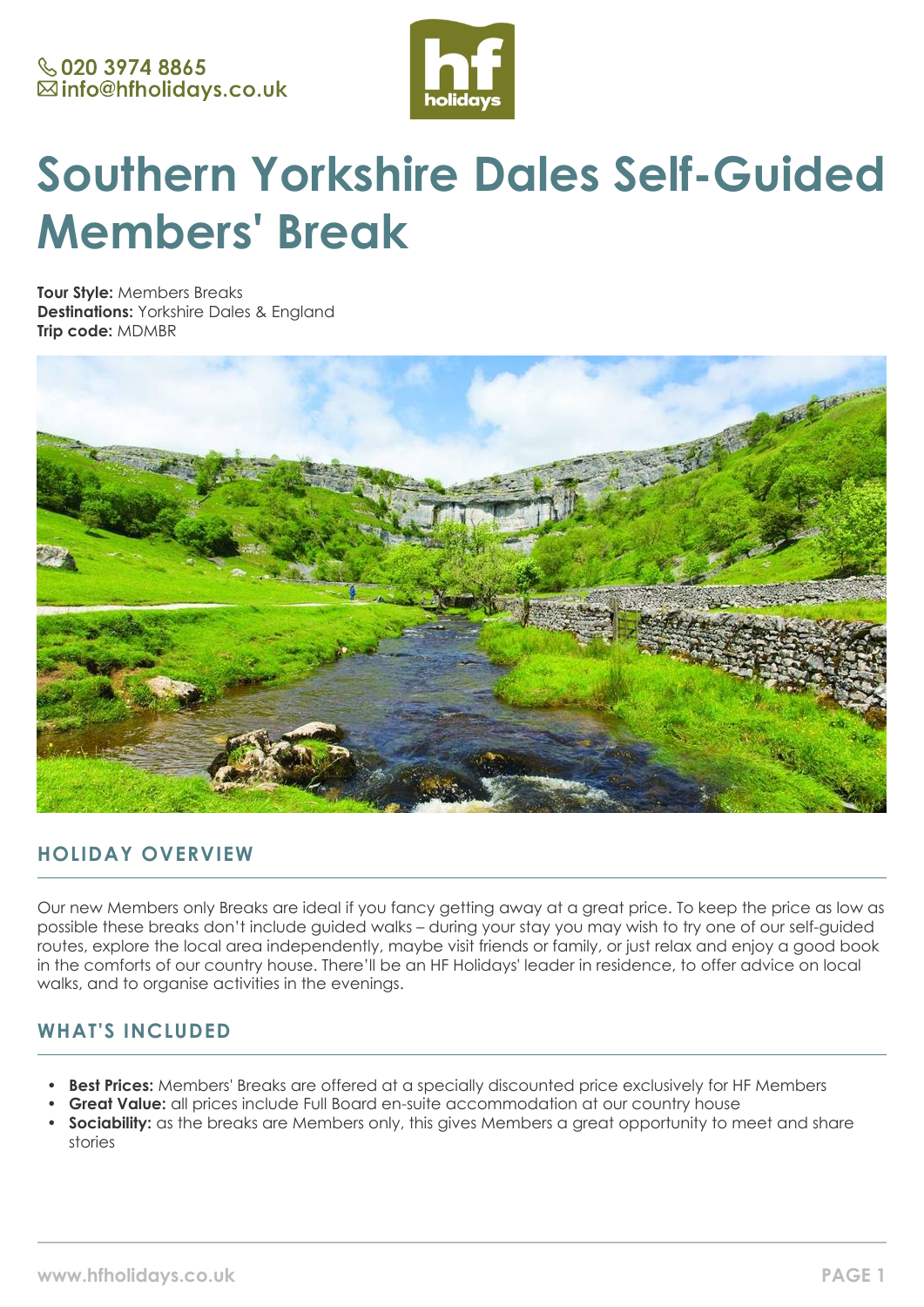# **HOLIDAYS HIGHLIGHTS**

- Use our Discovery Point, stocked with maps and walks directions, for exploring the local area
- Head out on any of our walks to discover the varied landscape of the Southern Yorkshire Dales on foot
- Enjoy magnificent views from impressive summits
- Admire green valleys and waterfalls on riverside strolls
- Marvel at the wild landscape of unbroken heather moorland and limestone pavement
- Explore quaint villages and experience the warm Yorkshire hospitality at its best
- Choose a relaxed pace of discovery and get some fresh air in one of England's most beautiful walking areas
- Explore the Yorkshire Dales by bike
- Ride on the Settle to Carlisle railway
- Visit the spa town of Harrogate

#### **ITINERARY**

## **Day 1: Arrival Day**

You're welcome to check in from 4pm onwards.

Enjoy a complimentary Afternoon Tea on arrival.

## **Day 2 - 4: Laid Back Walks**

Our easiest routes allow plenty of time to savour the magnificent Dales' landscapes. All our walk notes suggest the best places to stop, great pubs, and tea rooms.

- Malham Cove 2 miles
- Bolton Abbey 2 miles
- Kirkby Malham 3 miles
- Ingleborough Cave 3 miles
- Gordale Scar 4 miles
- Around Airton 4 miles

# **Day 2 - 4: Leg Stretcher Walks**

Some longer walks, including some stretches along the Pennine Way. Experience the true flavour of the Yorkshire Dales as you follow these varied routes.

- Classic Malham circuit 5 miles
- Aire Valley & Haw Crag 5 miles
- Bolton Abbey & The Strid 6 miles
- Gaping Gill 6 miles
- Exploring Malhamdale 7 miles
- Exploring Wharfedale 7 miles
- Malham's Limestone Highlights 7 miles
- Ribblesdale & Catrigg Force 7 miles

# **Day 2 - 4: Full On Walks**

For those who enjoy striding out, or reaching the top of famous peaks. The classic summits of Pen-y-Ghent, Ingleborough and Great Whernside are among the region's highlights.

- Great Whernside 7 miles
- Along the Pennine Way to Malham 8 miles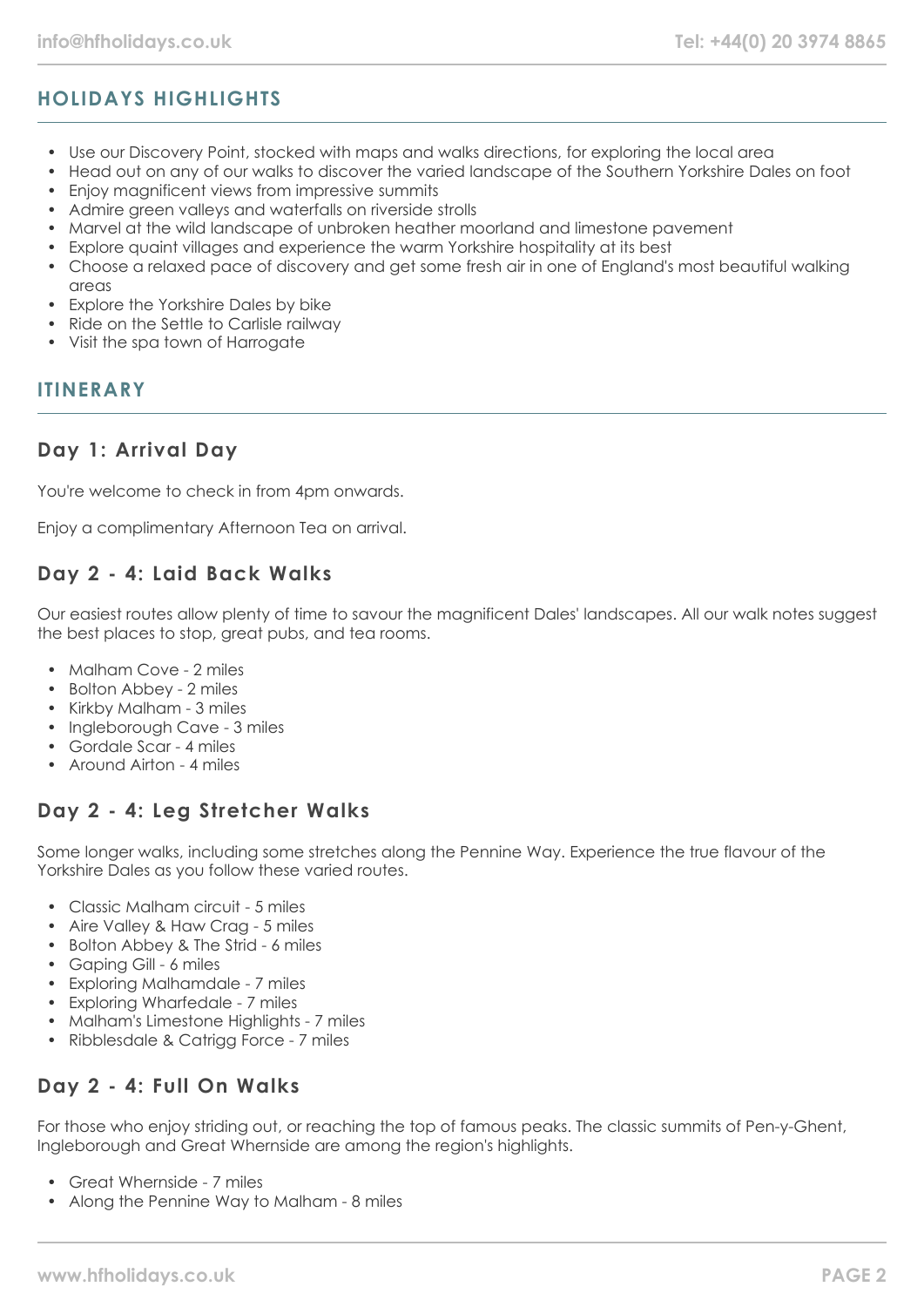- Pen-y-Ghent from Horton in Ribblesdale 7 miles
- Settle & Scalebar Force 7 miles
- Simon's Seat 9 miles
- Malham, Gordale & Malham Tarn 10 miles
- Buckden Pike Circular 11 miles
- Ingleborough & Gaping Gill 11 miles

# **Day 5: Departure Day**

Enjoy a leisurely breakfast before making your way home.

# **ACCOMMODATION**

## **Newfield Hall**

Situated close to Malham in southern Yorkshire's portion of the famous Dales, Newfield Hall offers country-pile atmosphere amid beautiful rural surroundings. A grand country house, this stately, storied property retains many of its original nineteenth century features, from the grand entrance to the sweeping staircase inside. The Hall has 48 bedrooms, as well as two cosy lounges and an elegant bar, providing guests with a laid-back and unstuffy retreat with a generous sprinkling of style. The Dales and countryside on the doorstep are a rambler's paradise, with easy access to Malham Cove and its deeply indented limestone pavement, Gordale Scar and Pen y Ghent as well as the pretty villages of Grassington and Kettlewell.

# **Country House Accommodation**

#### **Accommodation Info**

## **Need To Know**

We appreciate that COVID-19 continues to impact the nations. The English, Scottish and Welsh governments are not always in sync, so measures in our country houses may vary between the nations. We thank all guests for adhering to the measures we have introduced to keep our guests, leaders and team members safe.

You can see our latest FAQs and guarantees at <https://www.hfholidays.co.uk/coronavirus-travel-advice>

#### **Ventilation, Physical Distancing Measures and Group Sizes around the Houses**

We will keep our public areas well ventilated; for your comfort you might want to pack an extra layer to keep you comfortable.

With the relaxation of physical distancing, we will be allowing larger groups to dine and relax in the bar together.

Hand sanitiser stations will be made available in frequently used public areas for guests and staff use. It is advisable to bring additional hand sanitiser for whilst you are out walking.

We always follow the latest regional government advice, but our one recommendation is don't forget your face mask! There is no requirement to wear a face covering in communal areas, but you may of course choose to. Some places throughout the UK may still require you to wear a mask even if the government legislation does not. With this in mind we suggest you bring a personal supply of face coverings for the duration of your stay.

#### **Servicing Bedrooms:**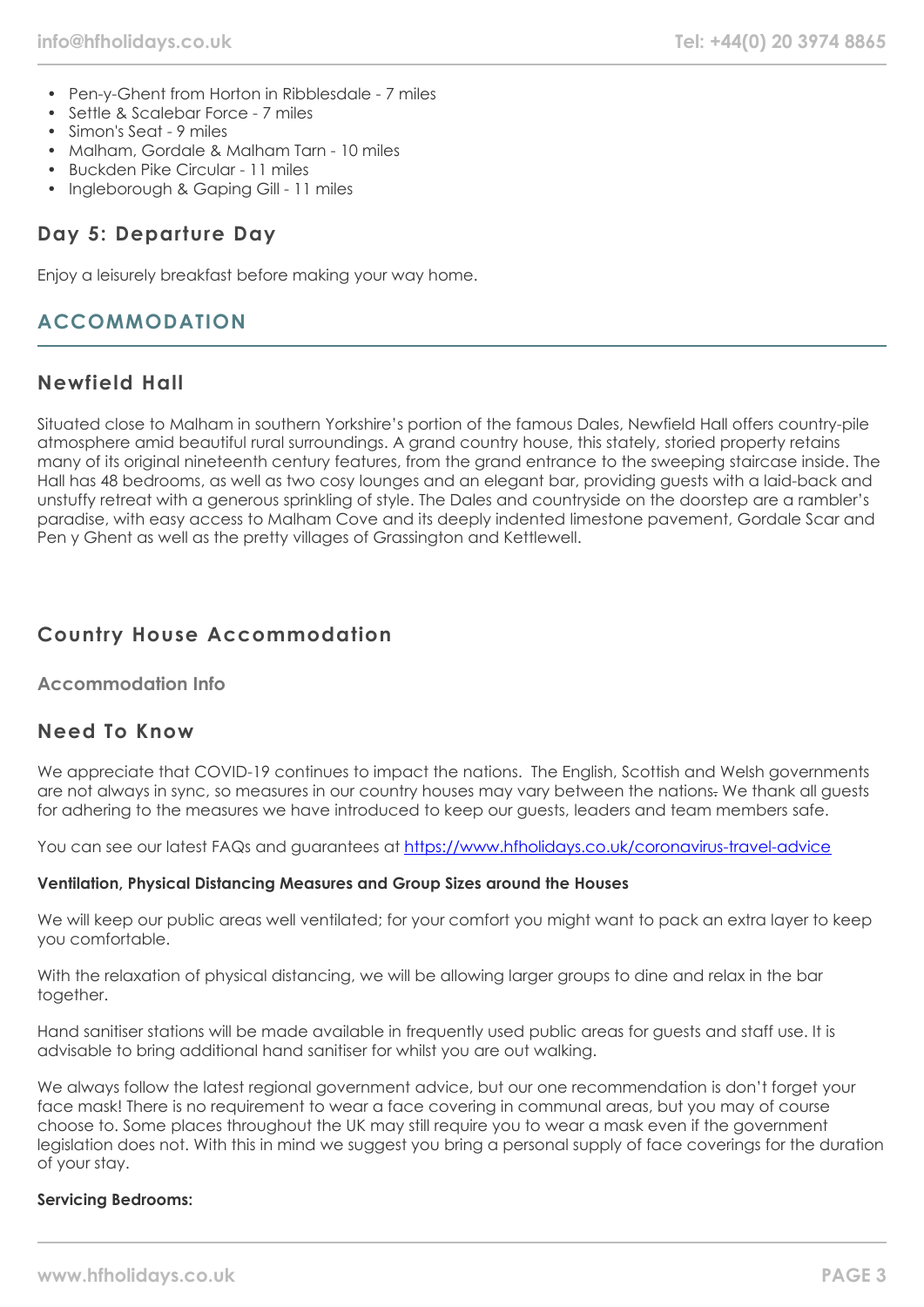At this stage we are not reintroducing our daily room servicing. Extra tea, coffee, milk, towels and toiletries will be available on request from our team. Bins can be left outside your door for emptying.

#### **COVID-19 Symptoms or Cases**

If a guest has symptoms of COVID-19 then they should inform the house team and immediately self-isolate to minimise any risk of transmission and make arrangements to request a COVID test. If a guest receives a positive test result, they should return home if they reasonably can. They should where possible use private transport but only drive themselves if they can do so safely. If a guest cannot reasonably return home, they should discuss their circumstances with the House Manager. Additional charges may be levied if a guest needs to self-isolate for longer than their planned holiday.

#### **What can you do to help keep everyone safe?**

- Wear a face mask/covering where required and please bring plenty of face coverings for the duration of your stay
- Carry/use hand sanitiser
- Wash your hands frequently with soap and water when possible
- Cover your mouth and nose with a tissue or your sleeve when you cough or sneeze
- Avoid passing round objects such as cameras & phones
- If you are displaying symptoms of Coronavirus, please do not travel to an HF Holidays House

#### **Rooms**

#### Tea & coffee-making facilities, TV, Hairdryer, Toiletries, Wi-Fi

Stay in one of the main building's beautifully presented rooms or in the tastefully converted Courtyard rooms, which have been reimagined as pretty bedrooms, where pops of mustard contrast with the blue and teal furnishings. With 48 bright and well-appointed rooms, Newfield Hall is one of our largest properties and there's a range of Classic, Premium and Superior rooms to choose from: we love rooms 3 and 6, both of which are large corner rooms containing original features, with large bay windows overlooking the gardens and beyond the pristine farmland, hills, and yes, dales, of this picturesque pocket of Yorkshire: make use of the telescope trained through the window of Room 6 to scour the countryside for trails to explore.

All 'Classic' rooms are ensuite and furnished to a high standard. There are also several 'Premium' and 'Superior' Rooms that are either larger or have a desirable view, a more luxurious mattress and larger television – upgrade your stay for just an extra £15-25 per person per night. You can choose a specific room for an extra £30 per room, subject to availability. Upgrade supplements still apply.

#### **Check in:**

Check in opens at **4pm** for all guests. Guests will be unable to access any of the Country House facilities, including leaving luggage before 4pm.

We are delighted to invite you to enjoy a complimentary Afternoon Tea on arrival. Relax and meet your fellow guests and leaders.

#### **Check out:**

#### Check out time: **10am**

Please note, you will need to settle your bill before departure and payment will only be possible by card. Gratuities and donations to the Pathway Fund can also be made by card.

## **Facilities**

Free Wi-Fi, boot room and drying room, walled garden, putting green, heated indoor swimming pool, multipurpose activity room, ballroom, library and board games to borrow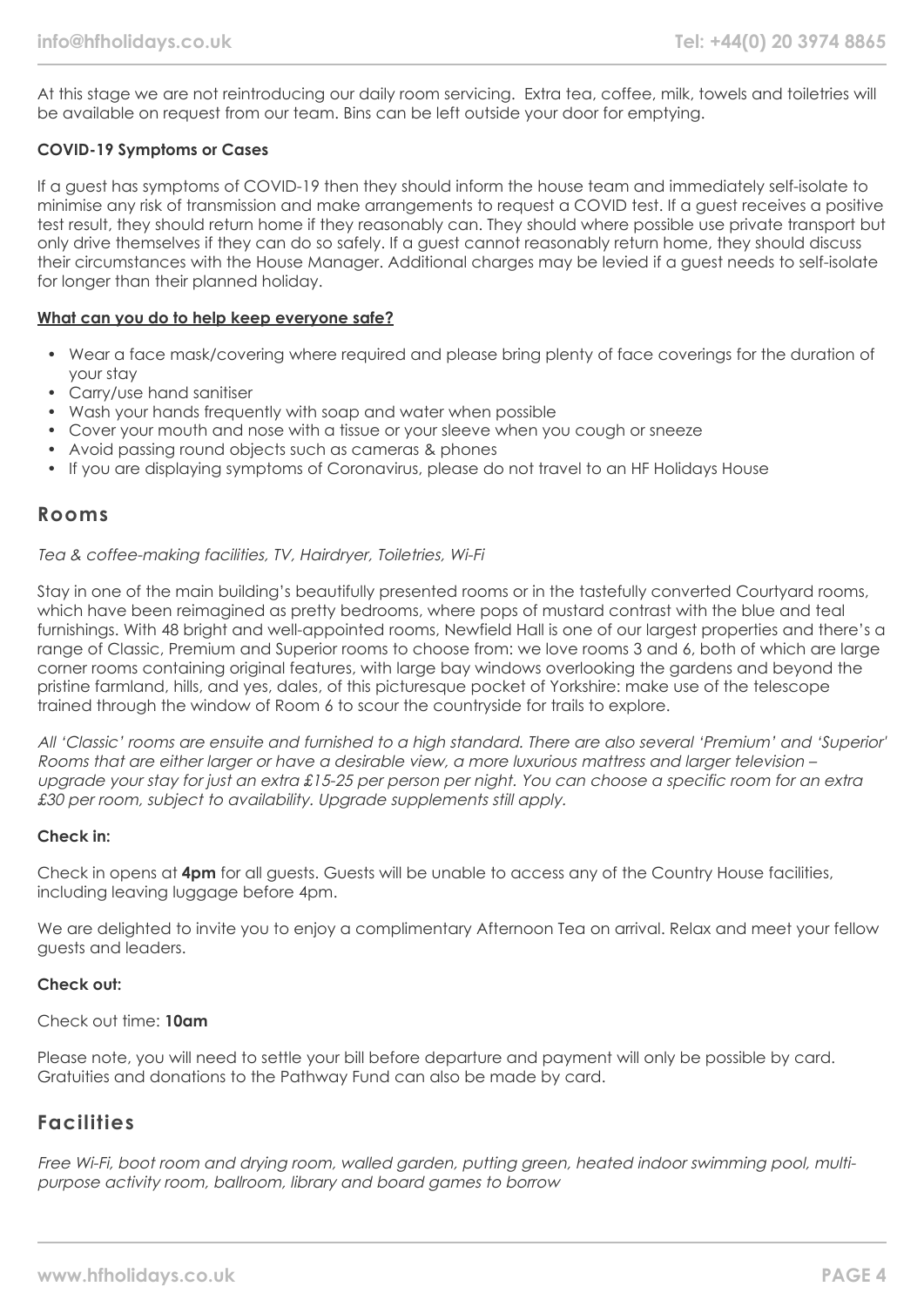After a day exploring, return to the house and its specially tailored walkers' facilities. Once settled, stroll the large gardens and gaze out over the Yorkshire Dales, or try your hand on the putting green. Slip in to the heated indoor swimming pool to soak while still being able to look out over the gardens. Make use of the activity room or simply retreat to one of the lounges: grab a book and curl up in the stylish Ingleborough Lounge or pull up a chair and challenge someone to cards and board games in the smart Pen-y-Ghent Lounge. Stop in the Heritage Room for inspiration at our helpful Discovery Point and look out for our founder T A Leonard's boots, long since retired and sat on the mantlepiece. Pop in to the stylish bar before dinner for a pint of excellent local ale or a favourite gin, pausing to admire the maps set into the bar itself, and retire there later to strike up conversation with other guests and swap stories of your adventures in the Dales.

#### **Welcome Information**

A Welcome Information Pack providing details about the Country House and your holiday will be available in each bedroom. This personal pack of information will detail what to expect during your stay in the house, the menu for the duration of your stay, dinner & picnic lunch order forms and the guest registration form for completion.

Our houses are locked at night-time and accessible with a door code which is available in the Welcome Pack. However, we also recommend making a note of the Duty Manager number on arrival, in case of an emergency or getting locked out.

#### **Evenings**

Join our team after dinner on Wednesday evenings to see if you've got the knowledge to triumph in the HF Big Pub Quiz! There will also be another evening of entertainment at the beginning of the week which will vary depending on the house you are visiting.

If there are leaders resident, they will be available to chat to guests about self-guided walks. You can borrow walking route notes and maps from our Discovery Point.

#### **Walks Talks – Guided Walking Information Briefings**

Self-Guided guests are always welcome to join our Guided Walking briefings to hear about the local conditions.

Our leaders will deliver a Guided Walking Information Briefing on each arrival day before and after dinner followed by a group Walks Talk to let guests know about the following day's walks. Walks Talks are usually before and after dinner prior to each walking day. The information is repeated so you can join whichever time suits you.

If you are undecided which walk to do, our leaders will be available in the bar or lounge to answer any questions you might have. Our website contains up-to-date information about the walks for each holiday.

Before you leave for your walk your leader will run through a short safety briefing for the day.

Each day, the latest weather forecast will be displayed for all guests to check to ensure appropriate clothing is worn for the walks.

Please note, if you decide to do your own walks, or you are on a self-guided walking holiday, you must complete an Independent Walker Card each day. These can be found near the Discovery Point in the house.

## **Food & Drink**

As at all our country houses, holidays are full board, from afternoon tea served as a welcome treat through that evening's meal to a hearty breakfast on the day of departure. Food at Newfield Hall is varied with a strong emphasis on the use of seasonal British produce. Our experienced chefs create each dish using only the freshest ingredients and, when in season, use home grown herbs and vegetables taken from our own gardens to give a true taste of the local area.

Along with many hospitality business across the UK we are presently experiencing disruption to our food and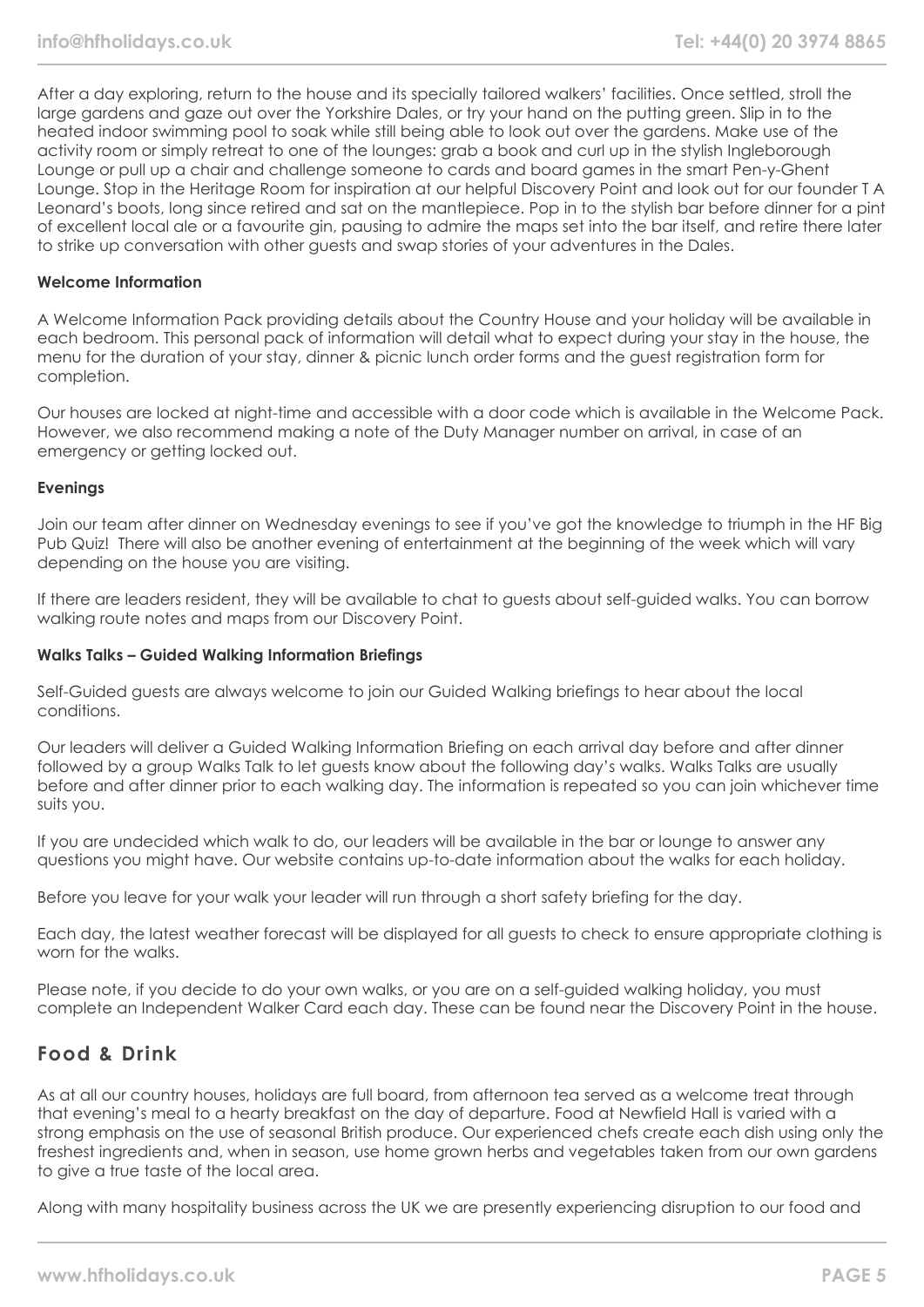drink supply chain. COVID continues to limit the ability of suppliers to deliver and the war in Ukraine (along with several other global challenges) is impacting availability of many basic products. We are working hard to ensure that these challenges do not negatively impact your holiday but ask for your understanding should we need to make last minute changes to dishes or menus.

# **Accessibility**

For accessibility and assistance information, please contact our expert team on [020 3974 8865](tel:02039748865) or view the accessibility information online for [Newfield Hall](https://www.hfholidays.co.uk/images/Documents/accessibility_statements/newfield-hall---accessibility-information---update-mar-2021.pdf)

## **TRAVEL DETAILS**

Our address is: Newfield Hall, Airton, Skipton, North Yorkshire BD23 4AA Tel: [01729 830235](tel:01729830235)

# **By Train:**

The most convenient railway station for Newfield Hall is at Skipton. Gargrave station is closer, but there is no taxi service from this station. For train times and route planning by train visit [www.nationalrail.co.uk](https://www.nationalrail.co.uk/) or phone [03457](tel:03457484950) [48 49 50.](tel:03457484950)

#### **By Taxi:**

The 8½ mile journey from Skipton to Newfield Hall takes approximately 25 minutes and can be made by taxi, pre-booked with our recommended taxi company, Station Taxis. As a guide price, it cost £14 per 4-seat taxi in 2022. 8-seat taxis are also available at a higher rate. Please pre-book your taxi at least 7 days in advance by contacting:

Station Taxis\* Tel: +44 (0) [1756 700777](tel:01756700777) Email: [stationtaxis@hotmail.co.uk](mailto:stationtaxis@hotmail.co.uk)

The return taxi journey can be arranged on your behalf by the Newfield Hall Manager. \*Station Taxis is not owned or managed by HF Holidays

## **By Car:**

From the south, follow the A65 from Skipton to Gargrave. Leave the A65 by Eshton Road, signposted to Malham and pass Eshton Hall on the right. Newfield Hall is approx. 2½ miles further on, on the right and before the village of Airton. Look out for our sign.

From the north, exit the M6 at junction 36 and take the A65 towards Skipton. In Coniston Cold village take a sharp left into a narrow road between houses, signposted to St Peters Church and Bell Busk and Malham. Pass under a railway viaduct, then after a mile bear right over a small bridge. After a further mile turn right at the junction, cross the narrow bridge then shortly after turn left through the gateway onto the drive of Newfield Hall. Look out for our sign.

There is free parking with the grounds of Newfield Hall.

## **Travelling From Overseas**

There is a local airport at Leeds/Bradford served by some European flights. From here take the airport bus to Leeds station, then on by train to Skipton. Allow 1½ hours to Skipton - see [www.transdevbus.co.uk](https://www.transdevbus.co.uk/) for bus times and [www.nationalrail.co.uk](https://www.nationalrail.co.uk/) for train times.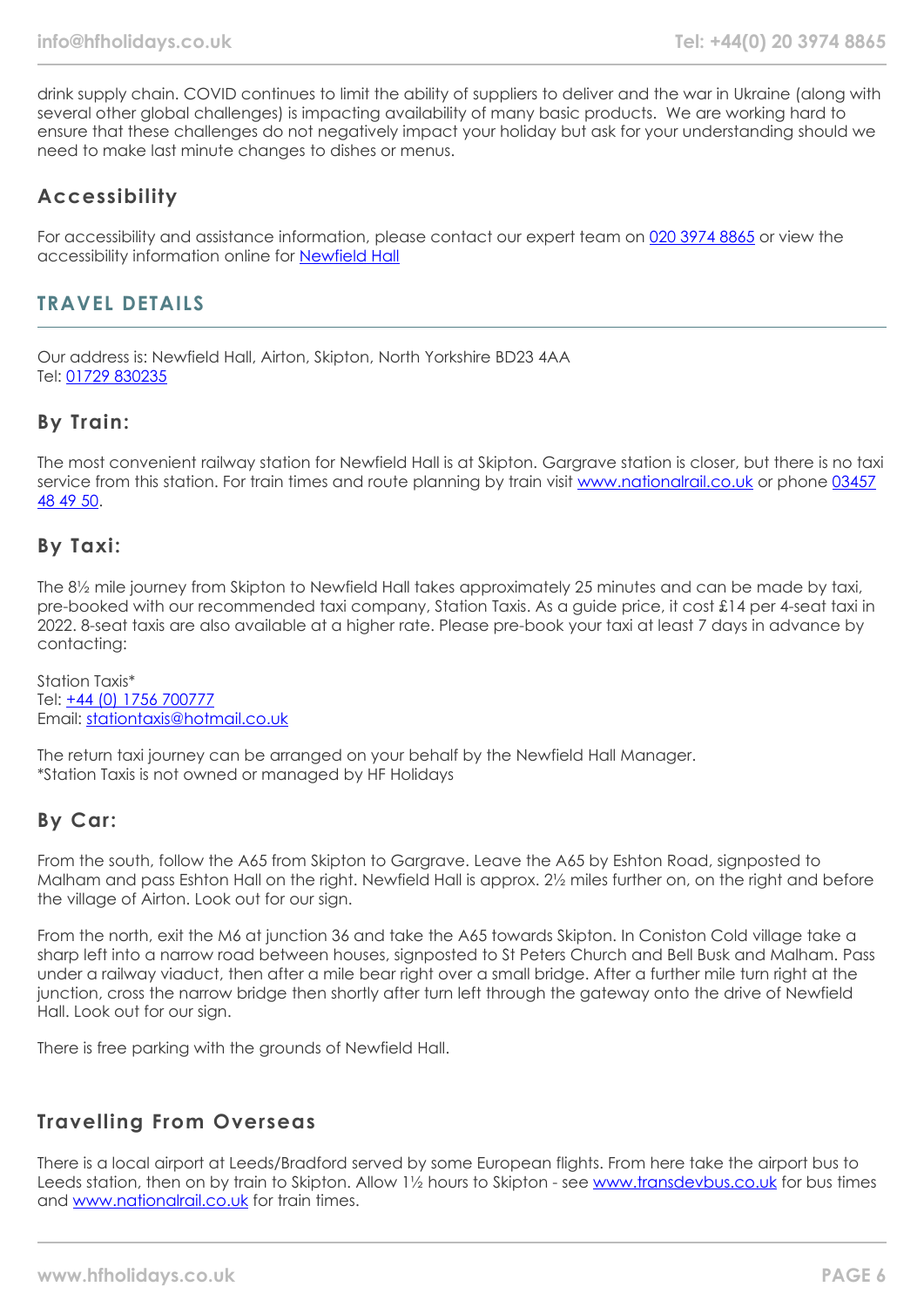Manchester Airport has a much wider range of long-haul flights. There are direct trains every hour from the airport to Skipton with one change at Leeds. Allow 2½ hours to Skipton. See [www.nationalrail.co.uk](https://www.nationalrail.co.uk/) for train times.

Flying to London Heathrow airport is another option but has a longer onward train journey; allow 4½ hours to reach Skipton. From Heathrow first take the Piccadilly line Underground train to London Kings Cross station. From here take a train to Skipton (1 change at Leeds) - see [www.nationalrail.co.uk](https://www.nationalrail.co.uk/) for train times. From Skipton you can complete the journey to Newfield Hall by taxi (see above).

## **LOCAL AREA**

The Yorkshire Dales contains the quintessential landscape of Northern England. Enjoy the surrounding scenery of green patchwork fields, drystone walls and wild moorland hills.

Newfield Hall sits in rolling open countryside. The nearest village with facilities is Gargrave where there is a pub and shop. The market town of Skipton is about seven miles away. Here you'll find a full range of facilities including supermarkets, shops, banks, chemists, pubs and cafes.

During your visit to Newfield Hall you may enjoy visiting the following places of interest:

#### **Malham Cove**

Just 10 to 15 minutes' drive from Newfield Hall is the dramatic natural amphitheatre-like rock face of [Malham](https://www.malhamdale.com/malhamcove/) [Cove](https://www.malhamdale.com/malhamcove/), just one of the iconic limestone sights of the Yorkshire Dales. If you are not already visiting the cove as part of your holiday, it's well worth walking there along the Pennine Way from Newfield Hall (the walk takes around 1.5 hours in either direction).

## **Skipton**

The market town of Skipton - about 20 minutes' drive from Newfield Hall - is a vibrant place to visit. Dominating the the town is its well-preserved medieval [Skipton Castle](https://www.skiptoncastle.co.uk/).

#### **Brontë Parsonage**

Visit the [parsonage in Haworth,](https://www.bronte.org.uk/) the home of authors Charlotte, Emily and Anne Brontë. Many of their most famous works were written here, including Jane Eyre, Wuthering Heights and the Tenant of Wildfell Hall. Haworth is around 45 minutes' drive from Newfield Hall.

## **Keighley And Worth Valley Railway**

This [heritage steam railway](https://kwvr.co.uk/) runs from the centre of Keighley to Oxenhope via the 'Brontë' village of Haworth. The line is still well-known as the setting for the 1970 film 'the Railway Children' and boasts an impressive selection of steam locomotives. Keighley station is around 35 minutes' drive from Newfield Hall.

## **Settle To Carlisle Railway**

Ride [England's most scenic railway](https://settle-carlisle.co.uk/) through the Yorkshire Dales from Hellifield or Settle station. Heading north over the iconic Ribblehead Viaduct you could head to the small market town of Appleby, or the border city of Carlisle.

## **Fountains Abbey**

This impressive World Heritage Site contains the dramatic ruins of [Fountains Abbey](https://www.nationaltrust.org.uk/fountains-abbey-and-studley-royal-water-garden), the largest monastic ruins in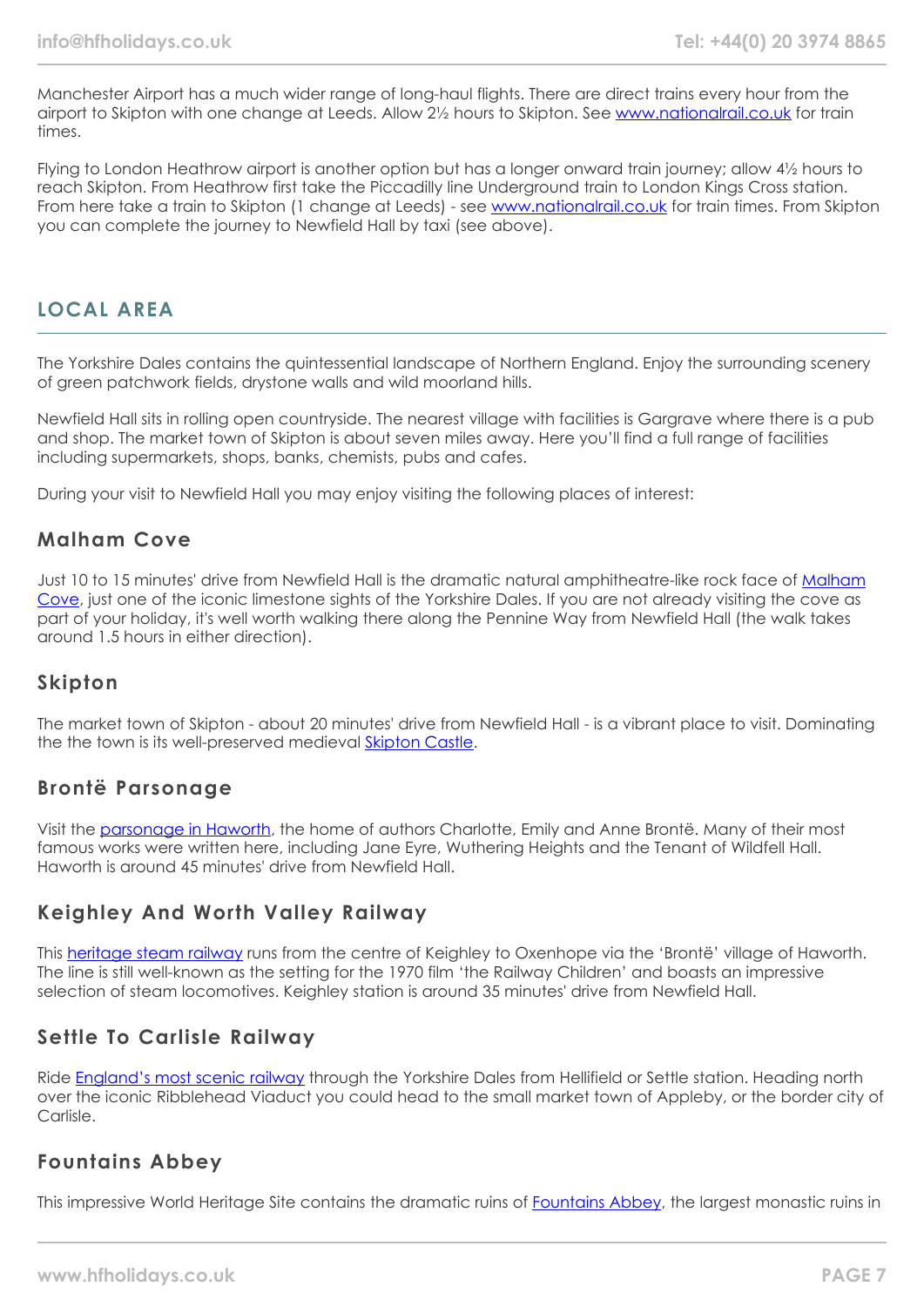the country. There is an exhibition of life in the medieval Abbey. Adjacent to the abbey is Studley Royal water garden – England's most spectacular Georgian water garden. Both sites are managed by the National Trust.

## **White Scar Cave**

Located near the village of Ingleton, about 40 minutes' drive from Newfield Hall, [White Scar](https://whitescarcave.co.uk/) is Britain's longest show cave. The underground tour reveals spectacular caverns, waterfalls and stalactites.

# **Brimham Rocks**

See the curious formations of [Brimham Rocks](https://www.nationaltrust.org.uk/brimham-rocks) above the valley of Nidderdale, around an hour's drive from Newfield Hall.

# **RHS Harlow Carr Garden**

Situated near Harrogate, about 50 minutes' from Newfield Hall, are the Royal Horticultural Society's gardens at [Harlow Carr](https://www.rhs.org.uk/gardens/harlow-carr). The gardens have been planted to suit the challenging growing conditions of the north. Wander and enjoy the tranquil surroundings.

## **Harrogate**

The spa town of Harrogate has fabulous shopping, fine cuisine and glorious gardens. Visit the [Turkish Baths &](https://www.turkishbathsharrogate.co.uk/) [Health Spa](https://www.turkishbathsharrogate.co.uk/), [Royal Pump Room Museum](https://www.visitharrogate.co.uk/things-to-do/royal-pump-room-museum-p1305451), the English Heritage Grade II listed [Valley Gardens](https://www.visitharrogate.co.uk/things-to-do/valley-gardens-harrogate-p1205921) and [Betty's](https://www.bettys.co.uk/cafe-tea-rooms/our-locations/bettys-harrogate) [Tearooms.](https://www.bettys.co.uk/cafe-tea-rooms/our-locations/bettys-harrogate)

# **Lightwater Valley**

Set in 175 acres of parkland near Ripon, just over an hour's drive away, [Lightwater Valley](https://www.lightwatervalley.co.uk/) has big thrill rides including the 'Ultimate', the longest rollercoaster in Europe at 1.5 miles long. The park has over 40 rides and is fantastic fun for all the family.

#### **York**

One of Britain's most attractive historic cities, York is about a 1½ hours' drive from Newfield Hall. Attractions include the [York City Walls Trail,](https://www.yorkwalls.org.uk/?page_id=3690) [York Minster,](https://yorkminster.org/) [National Railway Museum](https://www.railwaymuseum.org.uk/), and [Yorvik Viking Centre.](https://www.jorvikvikingcentre.co.uk/)

# **USEFUL HOLIDAY INFORMATION**

# **Essential Information**

"There's no such thing as bad weather, just the wrong type of clothing!" goes the adage. Come prepared for all eventualities and you'll walk in comfort as well as safety. Britain's famous for its changeable weather, so here's our advice on what to wear and bring.

#### **Essentials**

- Waterproof walking boots providing ankle support and good grip.
- A waterproof jacket and over-trousers
- Gloves and a warm hat (it can be chilly at any time of the year)
- Rucksack
- Water bottle (at least 1 litre capacity)
- A small torch (everywhere in winter, year round in mountains)
- Sun hat and sunscreen Denim jeans and waterproof capes are not suitable on any walks.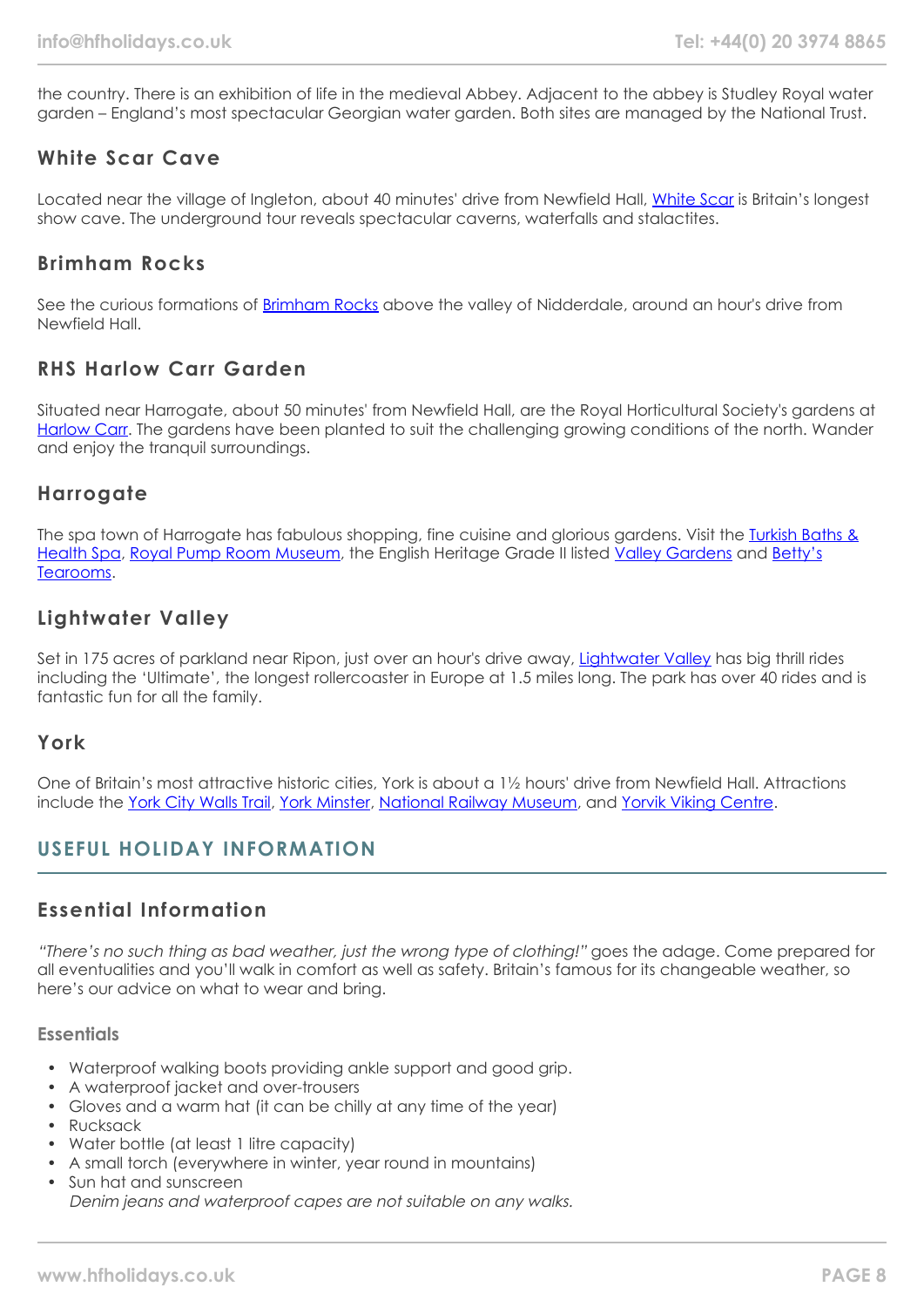#### **Recommended**

- Several layers of clothing, which can be added or removed
- Specialist walking socks to avoid blisters.
- A first aid kit inc plasters– your leader's first aid kit doesn't contain any medication
- Sit mat (insulated pad to sit on when you stop for a break)

#### **You Might Also Want**

- Walking poles, particularly useful for descents.
- Insect repellent
- Flask for hot drinks
- Rigid lunch box
- Gaiters
- Blister kit (eg Compeed) just in case
- Waterproof rucksack liner

# **HOW TO BOOK**

When you're ready to book, you can choose to **book online** or book **over the phone**. Our website offers secure online booking for our holidays, is available 24/7, and offers more in-depth information about all our holidays. If you prefer to call us, our experienced and knowledgeable team are available to answer any specific questions you have and can offer guidance as to which holiday is best suited to your needs.

Our office is open: Monday to Friday: 9am – 5.30pm, Saturday: 9am – 1pm, Sunday & Bank Holiday Monday: closed

#### **PAYING YOUR DEPOSIT**

To secure the holiday of your choice, you will need to pay a deposit: UK & European Holidays: £150 per person and Worldwide Holidays: £250 per person. You can pay your deposit by debit or credit card with no additional card fees charged or make an online BACS payment directly into HF's bank account, please see details under BACS payments. You can also pay your deposit by cheque within seven days of booking. Cheques should be made payable to 'HF Holidays Ltd' with your booking reference / Order ID on the back.

#### **NON-MEMBER FEE**

Non-members can join our holidays by paying a Non-Member's fee of £30 per person per holiday. Alternatively, full membership is available from £100 – visit hfholidays.co.uk/membership for details.

#### **BACS PAYMENTS**

Please quote your booking reference / Order ID when you make your payment online: Bank Name: National Westminster Bank, Account Name: HF Holidays Limited, Account Number: 48904805, Sort Code: 60-00-01, IBAN: GB90NWBK60000148904805

Once we have received your booking and deposit, we will send a confirmation invoice to the lead name. Please check this carefully. For bookings 'with flights' it is essential that the names on your booking confirmation invoice match those on your passport for bookings overseas. Please advise us immediately of any errors. Any name changes after the balance of your holiday has been paid will be subject to a fee levied by the airline.

#### **MANAGE MY BOOKINGS**

Payments can also be made through the [Manage My Booking](https://www.hfholidays.co.uk/about-us/bookings/my-booking) function on our website. Click on the link at the top of our homepage. This is available to all customers who provide an email address at the time of booking.

#### **YOUR FINAL BALANCE**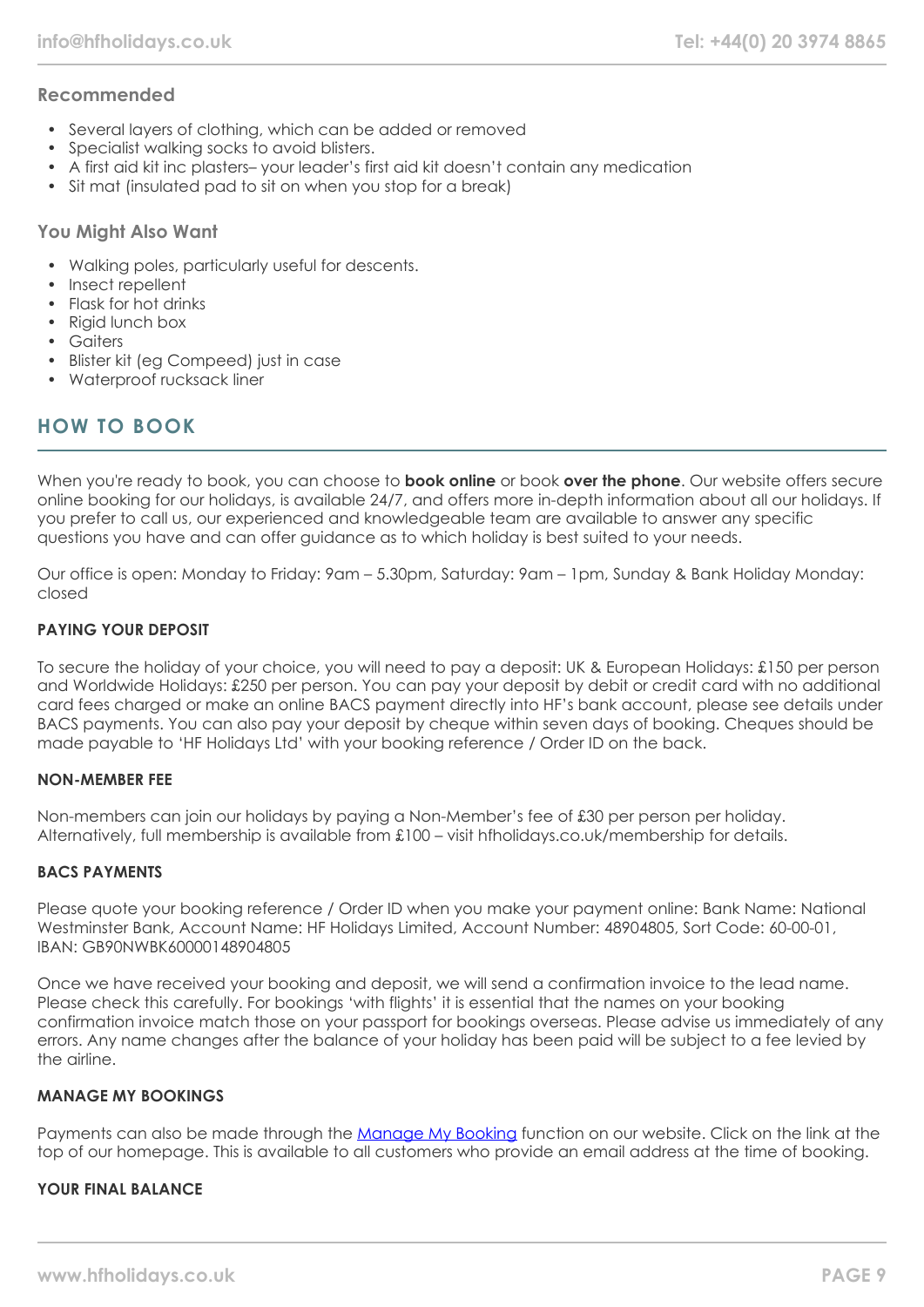Your final balance payment is due 6 weeks before departure if you are staying in an HF Holidays UK country house, 8 weeks before departure if you are travelling on one of our holidays in Europe and 10 weeks before departure if you are on a Guided Trail staying in one of our partner hotels or are travelling on a Worldwide holiday. As with paying your deposit, you can pay your final balance by debit or credit card, make an online BACS payment directly into HF's bank account or pay by cheque.

#### **TRAVEL INSURANCE**

Travel insurance is an important part of any booking and essential for one of our holidays. HF Holidays works with specialist. Insurance Brokers Campbell Irvine Direct. For more information or to obtain a quote call them on [01702 427 236](tel:01702427236) or visit [hfholidays.co.uk/insurance](https://www.hfholidays.co.uk/about-us/bookings/insurance)

#### **PEACE OF MIND**

#### **ATOL:**

The air holidays and flights in this brochure are ATOL-protected, since we hold an Air Travel Organiser's Licence granted by the Civil Aviation Authority. Our ATOL number is ATOL 710. In the unlikely event of our insolvency, the CAA will ensure that you are not stranded abroad and will arrange to refund any money you have paid us for advance bookings. For further information visit the ATOL website [atol.org.uk](https://www.atol.org/)

#### **MEMBER OF ABTOT:**

HF Holidays is a member of ABTOT (The Association of Bonded Travel Organisers Trust Limited) which provides financial protection under the Package Travel, Package Holidays and Package Tours Regulations 1992 for HF Holidays Ltd and in the event of their insolvency, protection is provided for the following: 1. non-flight packages commencing in and returning to the UK; 2. non-flight packages commencing and returning to a country other than the UK; 3. flight inclusive packages that commence outside of the UK and Republic of Ireland, which are sold to customers outside of the UK and Republic of Ireland. 1, 2 and 3 provides for a refund in the event you have not yet travelled. 1 and 3 provides for repatriation. Please note that bookings made outside the UK and Republic of Ireland are only protected by ABTOT when purchased directly with HF Holidays Ltd.

#### **TRIP NOTE VALIDITY**

These Trip Notes are valid based on the date printed at the bottom of the page. They will occasionally be updated post booking and pre-departure. We will send you the latest trip notes prior to departure through a link in your pre departure documents or we can send you a copy in the post if preferred.

In booking this trip you should be confident in your ability to participate in all activities described in these Trip Notes. If you have any doubt about your suitability you should call HF Holidays and ask to speak to one of the team about this itinerary.

The information in these Trip Notes is given in good faith. Where differences exist between the Trip Notes and our current brochure, the Trip Notes supersede the brochure. All holidays can be subject to unexpected changes; so please be prepared to be flexible where necessary. At times, it may not be possible to follow the itinerary as planned due to weather conditions, political, physical or other factors. In these circumstances we will make the best possible alternative arrangements to maintain the integrity of the original itinerary.

#### **PRICE GUARANTEE**

We promise that our earliest published prices will always be the best and if we reduce our holiday price after your booking has been confirmed, we will pass this reduction on to you. Our price promise applies if any subsequent offer price is for an identical holiday, duration, location and date and does not cover any optional extras, flights or additional services.

**Document produced:** 01-07-2022